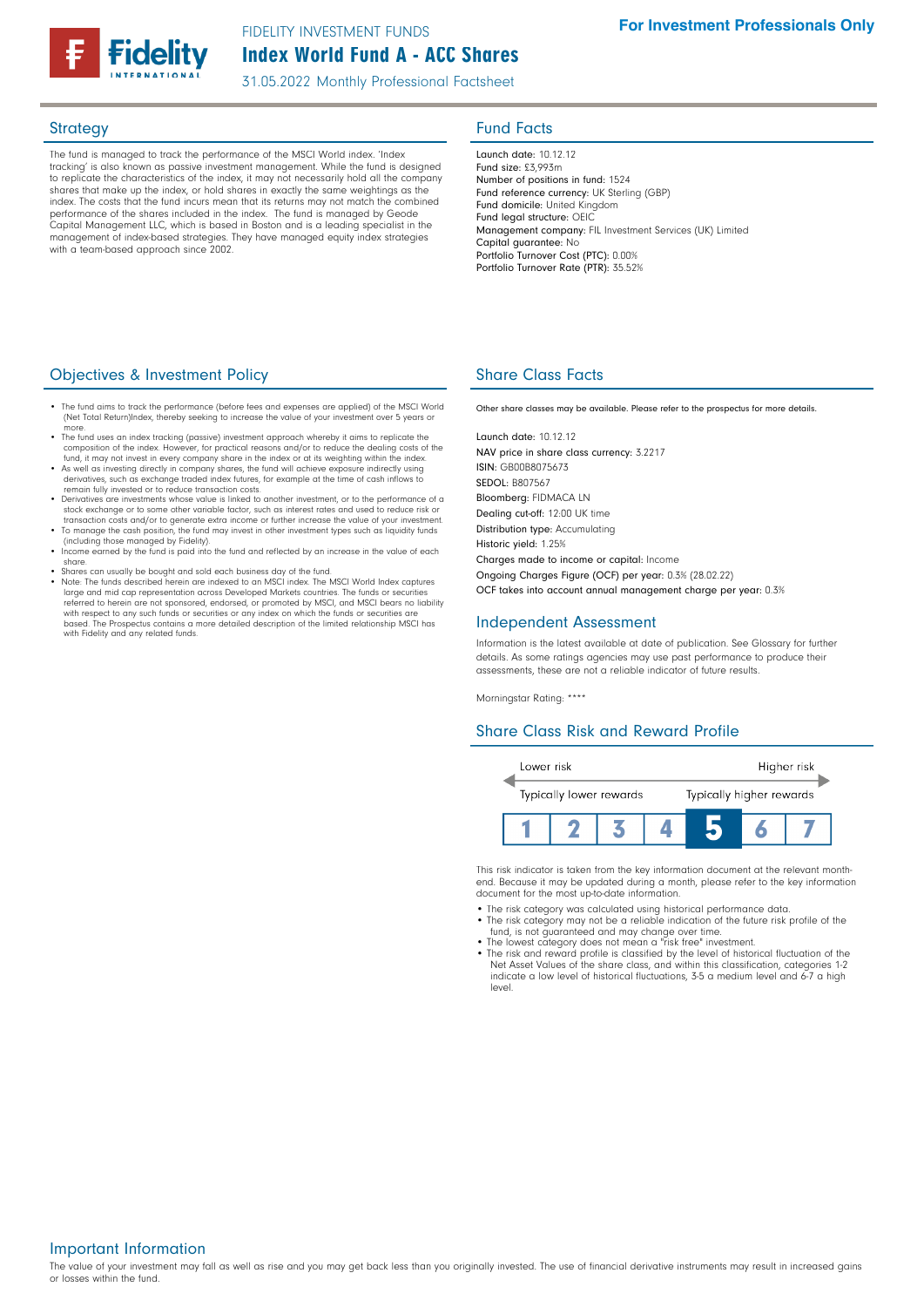

31.05.2022 Monthly Professional Factsheet

### Performance calculation: fund official prices

The fund performance below is based on the official published share price at noon each day, UK time. No index performance data is available as there is no comparable noon<br>price for the index. Index data is shown on page 3

Past performance is not a reliable indicator of future results. The fund's returns can be affected by fluctuations in currency exchange rates.

### Performance Comparator(s)

Peer Group Universe Morningstar IA Global

### Cumulative performance in GBP (rebased to 100) Performance for 12 month periods in GBP (%)



Performance is shown for the last five years (or since launch for funds launched within that period).

### Performance for calendar years in GBP (%)





## Volatility & Risk (3 years)

Sharpe Ratio: fund

| Annualised Volatility: fund (%) | 14.73 |
|---------------------------------|-------|
|                                 |       |

Calculated using month-end data points. Definitions of these terms can be found in the Glossary section of this factsheet

0.85

# Performance to 31.05.22 in GBP (%)

| Fund cumulative growth<br>Fund annualised growth            | 1 <sub>m</sub><br>$-1.5$<br>$\sim$ | 3m<br>2.2<br>$\sim$ | <b>YTD</b><br>$-6.3$<br>$\sim$ | 1yr<br>7.8<br>7.8 | 3yr<br>43.6<br>12.8 | 5yr<br>62.7<br>10.2 | Since<br>$10.12.12*$<br>222.2<br>13.1 |
|-------------------------------------------------------------|------------------------------------|---------------------|--------------------------------|-------------------|---------------------|---------------------|---------------------------------------|
| Ranking within Peer Group Universe<br>P Accumulation Shares | 182                                | 70                  | 107                            | 47                | 52                  | 59                  |                                       |
| Total number of funds<br>Quartile ranking**                 | 388<br>$\mathcal{P}$               | 387                 | 385<br>$\overline{2}$          | 368               | 318                 | 272                 |                                       |

Source of fund performance and volatility and risk measures is Fidelity. Performance is excluding initial charge.

Basis: bid-bid with income reinvested, in GBP, net of fees.

Peer Group data is sourced from Morningstar.

\*Performance commencement date.<br>\*\*Quartile rank is for the fund's primary share class as identified by Morningstar, which may be different than the share class detailed in this factsheet and refers to performance over<br>time included in the Peer Group Universe. In line with Investment Association methodology, this record may include a track record extension from a legacy share class and the record may included in the Peer Group Universe. In li not be the same class of this factsheet. Quartile ranking is an internal Fidelity International calculation. Ranking may vary by share class.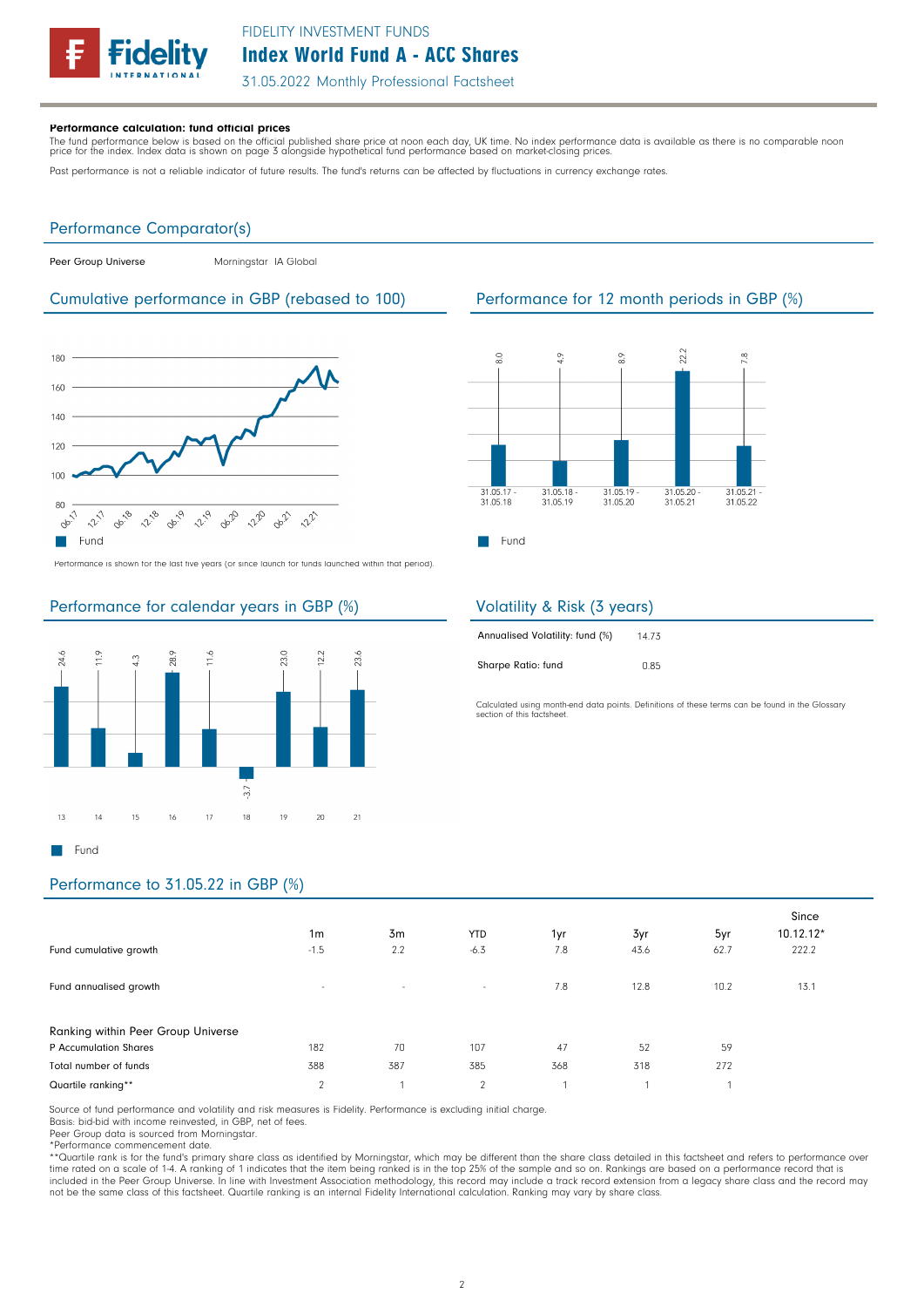

31.05.2022 Monthly Professional Factsheet

### Performance calculation: fund and index comparison

The fund performance below allows a meaningful comparison as to how well the fund is tracking the index as the fund has been hypothetically re-priced using company share<br>prices that make up the index at market close. This

These figures relate to simulated fund past performance. Past performance is not a reliable indicator of future results. The fund's returns can be affected by fluctuations in currency exchange rates.

### Performance Comparator(s)

Market index from 10.12.12 MSCI World Index (Net)

Market index is for comparative purposes only unless specifically referenced in the Objectives & Investment Policy on page 1. The same index is used in the positioning tables on this factsheet. Where the effective date for the current market index is after the share class launch date, full history is available from Fidelity.

### Cumulative performance in GBP (rebased to 100) Performance for 12 month periods in GBP (%)



Performance is shown for the last five years (or since launch for funds launched within that period).

## Performance for calendar years in GBP (%)



### 22.3  $22.1$  $\overline{8.2}$  $\overline{32}$ 5.3  $\tilde{\mathbf{r}}$ 3.8  $8.9$  $7.4$  $\overline{74}$  $310<sup>5</sup>$ 31.05.18 31.05.19 31.05.20 31.05 31.05.18 31.05.19 31.05.20 31.05.21 31.05.22 **Fund** Index

### Volatility & Risk (3 years)

| Annualised Volatility: fund (%) | 14.25 | Annualised Alpha              | $-0.05$ |
|---------------------------------|-------|-------------------------------|---------|
|                                 |       | Beta                          | 1.00    |
| <b>Relative Volatility</b>      | 1.00  | Annualised Tracking Error (%) | 0.06    |
| Sharpe Ratio: fund              | 0.86  | Information Ratio             | $-1.02$ |
|                                 |       | R <sup>2</sup>                | 1 NN    |

Calculated using month-end data points. Definitions of these terms can be found in the Glossary section of this factsheet.

## Performance to 31.05.22 in GBP (%)

|                         |                          |        |            |              |      |      | Since     |  |
|-------------------------|--------------------------|--------|------------|--------------|------|------|-----------|--|
|                         | 1m                       | 3m     | <b>YTD</b> | 1vr          | 3yr  | 5yr  | 10.12.12* |  |
| Fund cumulative growth  | $-0.3$                   | 0.4    | $-6.4$     | 7.4          | 42.7 | 62.5 | 220.0     |  |
| Index cumulative growth | $-0.3$                   | 0.4    | $-6.5$     | 7.4          | 43.0 | 62.9 | 221.0     |  |
| Fund annualised growth  | $\overline{\phantom{a}}$ | $\sim$ | $\sim$     | 7.4          | 12.6 | 10.2 | 13.1      |  |
| Index annualised growth | $\overline{\phantom{a}}$ | $\sim$ | $\sim$     | $\lambda$ .4 | 12.7 | 10.3 | 13.1      |  |

Source of fund performance and volatility and risk measures is Fidelity. Performance is excluding initial charge. Basis: bid-bid with income reinvested, in GBP, net of fees. Market indices are sourced from RIMES.

\*Performance commencement date.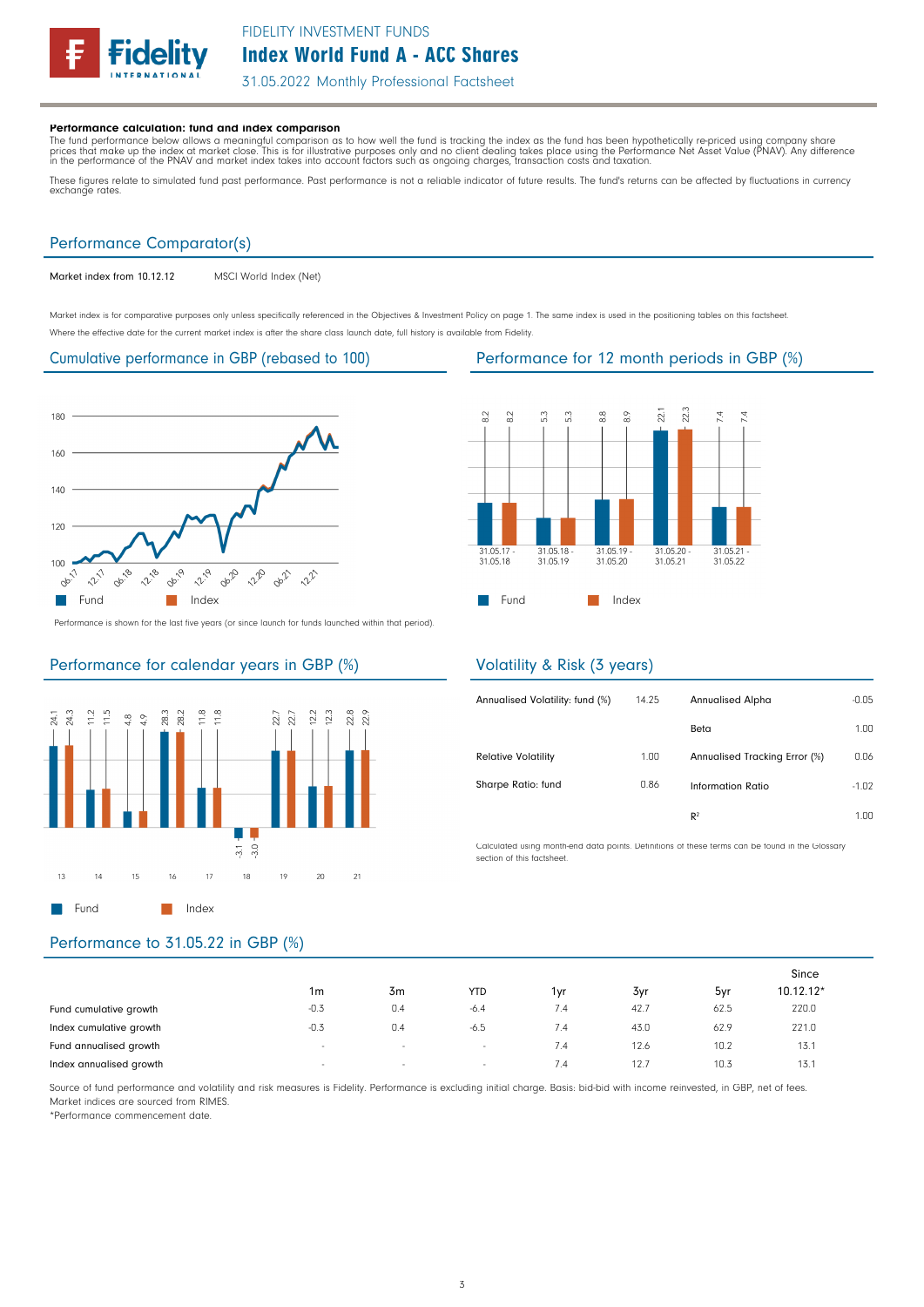31.05.2022 Monthly Professional Factsheet

### Introduction

The tables below display index data instead of the instruments used to replicate the index. We categorise using the attributes of the issuing company, which may differ to that of the specific security included in the index.

### Sector/Industry Breakdown (%) Market Cap Breakdown (%)

delitv

| <b>GICS Sector</b>            | Index | GBP              |
|-------------------------------|-------|------------------|
|                               |       |                  |
| Information Technology        | 21.4  | >10 <sub>k</sub> |
| Financials                    | 13.9  | $5 - 10$         |
| <b>Health Care</b>            | 13.4  | $1-5b$           |
| <b>Consumer Discretionary</b> | 10.7  | $0-1b$           |
| Industrials                   | 9.9   | Tota             |
| <b>Communication Services</b> | 7.5   | Uncl             |
| <b>Consumer Staples</b>       | 7.4   | Tota             |
| Energy                        | 5.2   |                  |
| <b>Materials</b>              | 4.6   |                  |
| <b>Utilities</b>              | 3.1   |                  |
| Real Estate                   | 2.8   |                  |
| <b>Total Sector Exposure</b>  | 100.0 |                  |
| Unclassified                  | 0.0   |                  |
| <b>Total Equity Exposure</b>  | 100.0 |                  |
|                               |       |                  |

| GBP                              | Index |
|----------------------------------|-------|
| $>10$ bn                         | 93.1  |
| 5-10 <sub>bn</sub>               | 5.2   |
| $1-5bn$                          | 1.4   |
| $0-1$ bn                         | 0.0   |
| <b>Total Market Cap Exposure</b> | 99.6  |
| Unclassified                     | 0.4   |
| <b>Total Equity Exposure</b>     | 100.0 |

## Geographic Breakdown (%)

|                                  | Index |  |
|----------------------------------|-------|--|
| <b>USA</b>                       | 68.3  |  |
| Japan                            | 6.2   |  |
| United Kingdom                   | 4.4   |  |
| Canada                           | 3.7   |  |
| France                           | 3.2   |  |
| Switzerland                      | 2.8   |  |
| Germany                          | 2.3   |  |
| Australia                        | 2.2   |  |
| Netherlands                      | 1.2   |  |
| Sweden                           | 1.0   |  |
| Others                           | 4.6   |  |
| <b>Total Geographic Exposure</b> | 100.0 |  |
| Other Index / Unclassified       | 0.0   |  |
| <b>Total Equity Exposure</b>     | 100.0 |  |

## Top Stocks (%)

|                            | <b>GICS Sector</b>            | Geographic Location | Index |
|----------------------------|-------------------------------|---------------------|-------|
| APPLE INC                  | Information Technology        | <b>USA</b>          | 4.5   |
| MICROSOFT CORP             | Information Technology        | <b>USA</b>          | 3.6   |
| ALPHABET INC               | <b>Communication Services</b> | <b>USA</b>          | 2.5   |
| AMAZON COM INC             | <b>Consumer Discretionary</b> | <b>USA</b>          | 2.0   |
| <b>TESLA INC</b>           | <b>Consumer Discretionary</b> | <b>USA</b>          | 1.2   |
| JOHNSON & JOHNSON          | <b>Health Care</b>            | <b>USA</b>          | 0.9   |
| UNITEDHEALTH GROUP INC.    | Health Care                   | <b>USA</b>          | 0.9   |
| NVIDIA CORP                | Information Technology        | <b>USA</b>          | 0.9   |
| META PLATFORMS INC         | <b>Communication Services</b> | <b>USA</b>          | 0.9   |
| BERKSHIRE HATHAWAY INC DEL | <b>Financials</b>             | <b>USA</b>          | 0.8   |

## Stocks Concentration (%)

|          | Index |
|----------|-------|
| Top 10   | 18.1  |
| Top 20   | 24.4  |
| Top $50$ | 35.9  |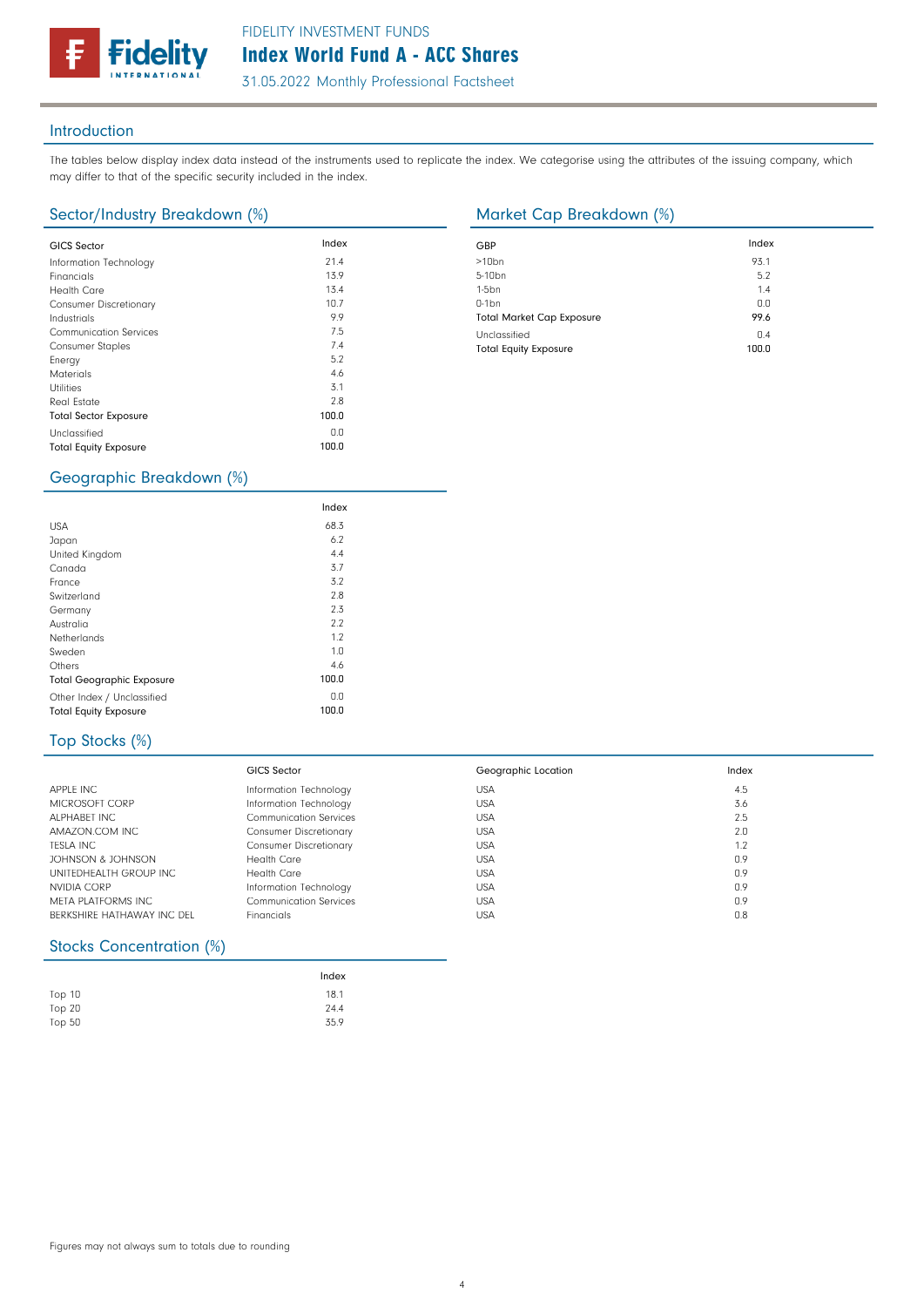

31.05.2022 Monthly Professional Factsheet

### Glossary / additional notes

### Volatility & Risk

**Annualised volatility:** a measure of how variable returns for a fund or comparative market index have been around their historical average (also known as "standard deviation"). Two funds may<br>produce the same return over a calculation is the standard deviation of 36 monthly returns presented as an annualised number. Volatility for funds and indices are calculated independently of each other

**Relative volatility:** a ratio calculated by comparing the annualised volatility of a fund to the annualised volatility of a comparative market index. A value greater than 1 indicates the fund has been<br>more volatile than t measure of 0.8 would mean the fund has been 20% less volatile than the index.

**Sharpe ratio:** a measure of a fund's risk-adjusted performance, taking into account the return on a risk-free investment. The ratio allows an investor to assess whether the fund is generating adequate the tund is generati

Annualised alpha: the difference between a fund's expected return (based on its beta) and the fund's actual return. A fund with a positive alpha has delivered more return than would be expected given its beta

**Beta:** a measure of a fund's sensitivity to market movements (as represented by a market index). The beta of the market is 1.00 by definition. A beta of 1.10 shows that the fund could be expected to<br>perform 10% better tha perform 15% worse than the market return during up markets and 15% better during down markets.

**Annualised tracking error:** a measure showing how closely a tund tollows the index to which it is being compared. It is the standard deviation of the fund's excess returns. The higher the fund's<br>tracking error, the higher

**Information ratio:** a measure ot a tund's eftectiveness in generating excess return for the level of risk taken. An information ratio of U.5 shows the fund has delivered an annualised excess return<br>equivalent to half the

Rº: a measure representing the degree to which a fund's return can be explained by the returns of a comparative market index. A value of 1 signifies the fund and index are perfectly correlated. A<br>measure of 0.5 means only correlation between fund and index).

**Ongoing charges** figure represents the charges taken from the fund over a year. It is calculated at the fund's financial year end and may vary from year to year. For classes of funds with fixed ongoing charges figure repr

For more information about charges (including details of the fund's financial year end), please consult the charges section in the most recent Prospectus.

**Historic yield**<br>The historic yield for a fund is based on its dividends declared over the preceding 12 months. It is calculated by summing the dividend rates declared in that period, divided by the price as at the date of publication. Declared dividends may not be confirmed and may be subject to change. Where 12 months of declared dividend data does not exist a historic yield will not be published.

### Sector/industry classification

GICS: The Global Industry Classification Standard is a taxonomy mainly used across MSCI and S&P indices in which each company is assigned by its principal business activity to one of 11 sectors, 24 industry groups, 69 industries and 158 sub-industries. More information is available at http://www.msci.com/gics

**ICB:** The Industry Classitication Benchmark is a taxonomy mainly used across FTSE Russell indices in which each company is assigned by its principal business activity to one of 11 industries, 20<br>supersectors, 45 sectors a

TOPIX: Tokyo stock Price Index, commonly known as TOPIX, is a stock market index for the Tokyo Stock Exchange (TSE) in Japan, tracking all domestic companies of the exchange's First Section. It is calculated and published by the TSE.

**IPD** means the Investment Property Databank who are a provider of performance analysis and benchmarking services for investors in real estate. IPD UK Pooled Property Funds Index - All Balanced<br>Funds is a component of the

### Independent Assessment

**Scope Fund Rating:** The rating measures how well a fund has balanced risk and reward relative to its peers. The rating is based solely on performance for funds with a five year track record. Funds<br>with a shorter history a  $and E = poor$ 

**Morningstar Star Rating for Funds:** The rating measures how well a tund has balanced risk and reward relative to its peers. Star ratings are strictly based on past performance and Morningstar<br>suggests investors use them t

### **Perfomance**

**PNAV:** Performance Net Asset Value enables calculation of how a fund would have hypothetically performed if its valuation point had been aligned with the index. It is calculated at the month end by<br>revaluing from Fidelity

Primary share class: is identified by Morningstar when the analysis calls for only one share class per fund to be in the peer group. It is the share class Morningstar recommends as the best proxy for the portfolio for the relevant market and category/GIF combination. In most cases the share class chosen will be the most retail version (based upon actual management charge, inception date,<br>distribution status, currency a

Portfolio Turnover Rate (PTR) and Portfolio Turnover Cost (PTC), where shown: SRDII does not define a methodology for these values; ours is as follows: PTR = (purchases of securities + sales of<br>securities) minus (subscript minus implicit costs.